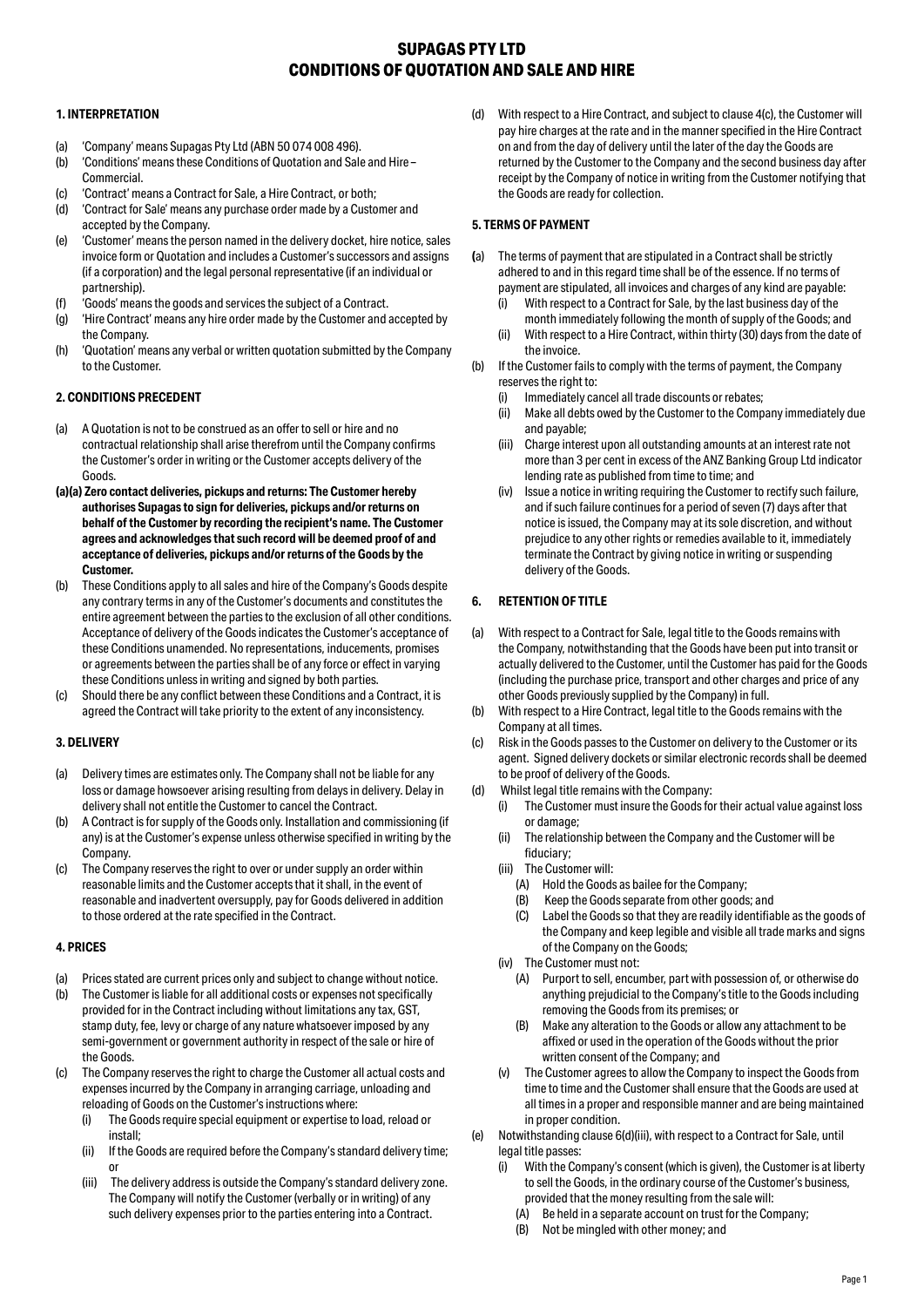- (C) Not be placed into an overdrawn account; and the Customer will account to the Company for those proceeds; and
- (ii) In the event that the Customer uses the Goods in some manufacturing or construction process of its own or of some third party then the Customer will hold such part of the proceeds of such manufacturing or construction process as relates to the Goods on trust for the Company. Such part will be deemed to equal in dollar terms the amount owing by the Customer to the Company at the time of receipt of such proceeds.

## **7. PPSA**

- (a) Unless otherwise defined in these Conditions, the capitalised words and expressions used in this clause have the meanings given to them in the Personal Property Securities Act 2009 (PPSA).
- (b) The Customer acknowledges and agrees to grant to the Company a Security Interest in the Goods and their Proceeds, including any Accounts and Accessions, by virtue of clause 6 above of these Conditions.
- (c) The Customer acknowledges that any purchase by the Customer on credit terms from the Company, or any retention of title supply pursuant to these Conditions, constitutes a Purchase Money Security Interest as defined in the PPSA.
- (d) The Customer agrees that:
	- (i) These Conditions or, subject to the Company giving the Customer at least 30 days notice, such other terms and conditions as the Company may adopt from time to time, apply to the supply of Goods by the Company to the Customer to the exclusion of all other terms and conditions of sale or purchase and constitute a Security Agreement pursuant to the PPSA;
	- (ii) No variation to these Conditions will be of any effect unless agreed to by the Company in writing;
	- (iii) The Goods supplied by the Company secure the payment of the purchase price of those Goods and of any other goods supplied by the Company with priority to the fullest extent permitted by law over all other registered or unregistered Security Interests;
	- (iv) The Customer will do all things necessary, including providing all information the Company requires, to enable the Company to register a Financing Statement or Financing Change Statement on the Personal Property Securities Register (PPSR) as a Security Interest and a Purchase Money Security Interest pursuant to the PPSA;
	- (v) The Customer will not change its name, ACN or ABN or other details required to be recorded on the PPSR, without first notifying the Company;
	- (vi) The Customer waives its right to receive a verification statement in respect of any Financing Statement or Financing Change Statement in respect of the Security Interest created pursuant to these Conditions.
	- (vii) The Customer must pay the Company's costs of any discharge or necessary amendment of any Financing Statement or Financing Change Statement.
- (e) To the maximum extent permitted by law, the Customer agrees that sections 129(3), 132(3)(d), 132(4), 134(1), 135, 142 and 143 of the PPSA will not apply.
- (f) To the maximum extent permitted by law, the Customer waives any rights it may have pursuant to, and hereby contracts out of, sections 95, 96, 117, 118, 121(4), 123, 129(2), 130, 135 and 157 of the PPSA.
- (g) In addition to any other rights under these Conditions, the Company may exercise any and all remedies set out in the PPSA including, without limitation, entry into any building or premises owned, occupied or used by the Customer, to search for and seize, dispose of or retain those goods in respect to which the Company has a Security Interest. In this regard the Customer acknowledges that sections 126, 128, and 129(1) of the PPSA, relating to seizure of goods and disposal of seized goods, apply.
- (h) The Customer hereby appoints and authorises the Company as its attorney to sign in the Customer's name all documents which the Company reasonably considers necessary to enforce or protect its rights and powers under these Conditions and to protect, preserve and enforce its rights under the PPSA.

## **8. EXCLUSION OF LIABILITY**

- (a) To the extent permitted by law:
	- The Company provides no warranty of any kind where the Goods are installed and/or used in conjunction with the goods of a supplier other than the Company and denies all liability for any damage whatsoever suffered by any person arising from such use;
	- (ii) Representations and agreements not expressly contained herein shall not be binding upon the Company as conditions, warranties and representations. All such conditions warranties and representations

on the part of the Company, whether express or implied, statutory or otherwise, whether collateral or antecedent or otherwise are hereby expressly negatived and excluded;

- (iii) If the Customer requires that the Company's products be delivered onto the Customer's premises then the Company will enter the premises at the Customer's risk and will not be responsible for any accidental damage to the Customer's property or premises.
- (iv) The Company excludes all conditions, guarantees, warranties and representations concerning the Goods;
- (b) Nothing contained in these Conditions shall be read or applied so as to purport to exclude, restrict or modify or have the effect of excluding, restricting or modifying the application in relation to the supply of the Goods of all or any of the provisions of the Competition and Consumer Act 2010 or any relevant State or Territory Statute which by law cannot be excluded, restricted or modified, including any liability resulting from wilful misconduct or gross negligence of the Company or its personnel, **PROVIDED THAT** to the extent that any such statute permits the Company to limit its liabilities to compensate or indemnify any person for breach of a condition or warranty implied thereby, then the respective liabilities of the Company for such breach shall be limited in the case of goods to the replacement of the goods or supply of equivalent goods and in the case of services, to the resupply of the services.

## **9. INDEMNITY**

(a) The Customer indemnifies the Company against all losses and expenses which the Company may suffer or incur due to the failure of the Customer to fully observe its obligations under these Conditions.

## **10. WARRANTY**

- (a) In respect of a Contract for Sale, the Company warrants that in the event of any defect in the Goods due to either faulty material or workmanship, the Company may in its absolute discretion either:
	- (i) Repair the Goods at the Company's cost;
	- (ii) Replace the Goods with goods of an identical type at the Company's cost, or
	- (iii) Accept the return of the Goods and repay the Fees to the Customer; **PROVIDED THAT**

the Company is notified of the defect by the Customer within seven (7) days from delivery of the Goods and the Company, in its sole and unfettered opinion, is satisfied that the Goods were defective at the time of delivery. Any notification in this regard is to be made by contacting the Company's head office via its postal address –**PO Box 1015 Ingleburn NSW 1890** or by telephoning **Supagas** on **137 872**  (within Australia) or by sending a facsimile to **[(02) 8788 4445**.

(b) Any warranty claim regarding any defective Goods must be accompanied by the original invoice number and details of the invoice date.

## **11. CONSUMER GUARANTEES UNDER THE AUSTRALIAN CONSUMER LAW**

In addition to the warranty extended by the Company to the Customer, the Australian Consumer Law requires that the Company provide the following additional guarantees to consumers (as that word is defined by the Competition and Consumer Act 2010) in respect of consumer goods (as defined by that Act): *'Our goods and services come with guarantees that cannot be excluded under the Australian Consumer Law. For major failures with the service, you are entitled: • to cancel your service contract with us; and*

*• to a refund for the unused portion, or to compensation for its reduced value. You are also entitled to choose a refund or replacement for major failures with goods. If a failure with the goods or a service does not amount to a major failure, you are entitled to have the failure rectified in a reasonable time. If this is not done you are entitled to a refund for the goods and to cancel the contract for the service and obtain a refund of any unused portion. You are also entitled to be compensated for any other reasonably foreseeable loss or damage from a failure in the goods or service'.*

## **12. RETURN OF GOODS**

- (a) With respect to a Contract for Sale, should the Customer return to the Company any Goods which are not defective or incorrectly supplied, the Company may, in its absolute discretion:
	- (i) Accept the return of the Goods and provide a credit for the value of the Goods to the Customer's account;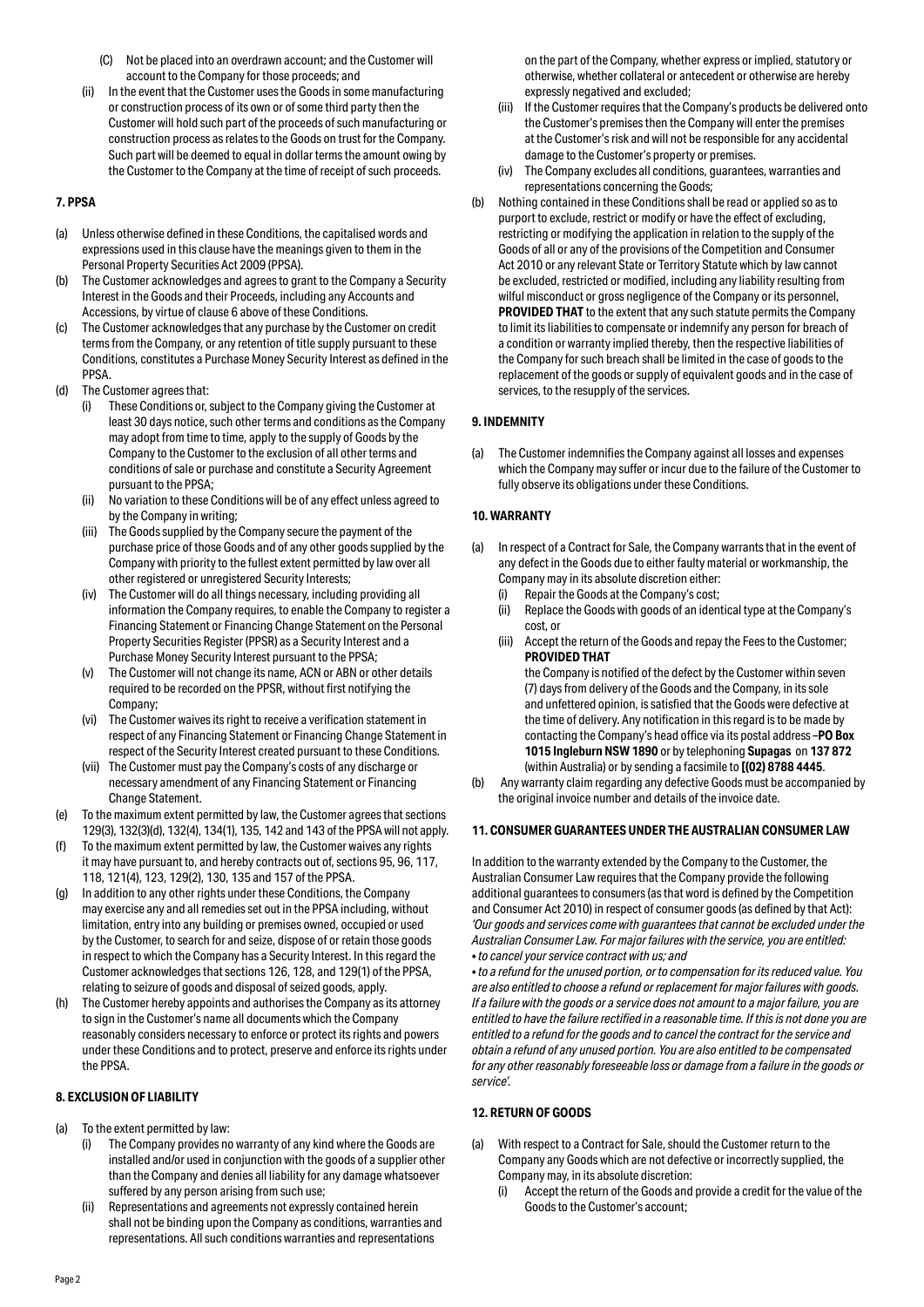- (ii) Apply a restocking fee of 20% (exclusive of GST). The re-stocking fee will not apply where a gas cylinder is exchanged for another gas cylinder of similar value;
- (iii) Refuse to grant any credit to the Customer's account should the manufacturer of the Goods not accept their return; and/or
- (iv) Reduce any credit provided to the Customer's account in regard to, or reject, such Goods as are not in their original packages or are in any way damaged, shop-soiled or obsolete.
- (b) Notwithstanding clauses 12(a), the Company will not accept returns under a Contract for Sale if:
	- (i) The Goods are returned eight (8) or more days after the Goods were delivered to the Customer;
	- (ii) The Goods were damaged after being delivered to the Customer and that damage is unrelated to their state or condition at the time of supply;
	- (iii) The Goods have been attached to, or incorporated in, any real or personal property and they cannot be detached or isolated without damaging them;
	- The Goods contain custom gas mixtures (unless the gas is defective or incorrectly supplied); and/or
	- (v) The Goods were non-standard Goods or Goods designed to the Customer's specifications.
- (c) With respect to a Hire Contract, at the termination of hire all Goods shall be returned to the Company in good condition excepting only fair wear and tear. All Goods shall be deemed to have been delivered in good condition unless the Company notifies the Customer to the contrary within 72 hours of delivery of the goods. The Customer shall on demand pay in respect of any Goods damaged or not so returned the lesser of the cost of repairing the Goods or the then current selling price for the Goods (as applicable). Until such sum is paid, hire charges specified in the Hire Contract shall continue to accrue together with any and all other costs and expenses incurred by the Company as a result of such shortages or losses.
- (d) The Customer agrees that, in the event of theft of the Goods, no title will pass to the Customer in the event of recovery of the Goods.
- (e) If the Company agrees to accept an early return of Goods provided under a Hire Contract:
	- The Customer is not entitled to a refund of any fees already paid; and
	- (i) If the fees charged under the Hire Contract are a discounted rate determined by reference to intended length of hire, the Company is entitled to charge and recover a retrospective price increase related to the standard hire charge as at the date of commencement of the Hire Contract.

## **13. PROMOTIONAL MATERIAL**

Subject to the Australian Consumer Law, photographs, drawings, illustrations, specifications, samples and any other particulars accompanying or associated with either a Quotation, Contract or any catalogue, price list or advertising material provided by the Company generally represent the goods described therein but do not form part of the Contract and the Company accepts no responsibility as to the accuracy thereof nor will the Company be liable for any consequential loss or damage caused by any defect or otherwise.

#### **14. FORCE MAJEURE**

Should the performance of any of the Company's obligations be hindered or delayed by any circumstances beyond the Company's reasonable control, including, acts of God, earthquake, fire, explosion, flood, landslide, lightning, storm, war, invasion, hostilities between nations, civil insurrection, military usurped power, sabotage, malicious damage, terrorism, confiscation, nationalisation, prohibition, embargo, governmental intervention, industrial action, Court order, epidemic, pandemic, shortages of (or inability to obtain) raw materials, production plant shutdown or any other circumstances whether or not similar to the above, the time for such performance by the Company shall be extended for such time as may be reasonable and the Company shall have no liability to the Customer for failure or delay in meeting any obligation under the Contract. Further, in the circumstances contemplated by this clause, the Company shall be at liberty to ration the supply of Goods reasonably amongst its customers and shall not be obliged to replace any affected source of supply if doing so would involve additional expense to the Company.

## **15. TERMINATION**

- (a) The Company shall be at liberty to immediately cancel a Hire Contract at any time or a Contract for Sale prior to such time as legal title passes to the Customer without notice to the Customer and without being liable for damages for so doing if:
	- (i) The Customer commits a breach of these Conditions or any other contract between it and the Company and such breach continues for a period of [seven (7)] days after notice is issued by the Company to the Customer in writing requiring the Customer to rectify the breach;
	- (ii) The Customer goes into liquidation, a receiver and manager of any of the Customer's undertaking or assets is appointed or the Customer enters into any other form of insolvency administration;
	- (iii) The Customer proposes or makes any composition or arrangement with its creditors;
	- (iv) A petition to wind up the Customer is presented in any Court of competent jurisdiction; or
	- (v) The Customer becomes bankrupt or applies to take benefit of any law for relief of bankrupt or insolvent debtors or compounds with his creditors or makes an assignment of his remuneration for their benefit. In such circumstances the Company shall be entitled then and at any time thereafter, at the expense of the Customer, to enter upon the Customer's premises and remove the Goods therefrom, without prejudice to any action or other remedy which the Company has or might or otherwise could have for arrears of fees, for other sums due or for any breach of the Customer's obligations hereunder.
- (b) Without prejudice to any other right the Company may have, where a Contract is terminated by the Company, the Company is immediately entitled to retake possession of the Goods which are the subject of the Contract without further notice to the Customer.

#### **16. REPOSSESSION**

- (a) Where the Company is entitled to retake possession of the Goods, the Customer irrevocably authorises and licenses the Company and its servants and agents to enter any place or premises where any Goods may be stored for the purpose of removing same.
- (b) If the Customer is unable to grant the Company any such licence specified in sub-clause 16(a), the Customer shall, upon request by the Company, forthwith deliver to the Company such of the Goods as the Company may demand at a place accessible to, and convenient for, the Company.
- (c) The Customer shall reimburse the Company for all additional costs, charges and expenses which the Company may incur in retaking possession of all or any of the Goods (without prejudice to any right the Company may have to claim extra charges in relation to the Goods).
- (d) Where the Company repossesses Goods provided under a Contract for Sale, the Company may sell the Goods on such terms and in such manner as the Company determines to recover any outstanding amounts owed by the Customer the Company and the Company will be entitled to deduct all expenses incurred in doing so without notice to the Customer.
- (e) If the Company incurs any cost or liability for whatever reason as a result of taking possession as aforesaid, the Customer hereby indemnifies the Company against any such liability or cost.

## **17. WORKPLACE HEALTH AND SAFETY**

- (a) With respect to a Hire Contract:
	- (i) The Customer shall use the Goods solely for the purpose for which the Goods are supplied and in accordance with any limitations on the use of the Goods arising from any legislation or the requirements of any local regulatory authority.
	- (ii) All safety information provided by the Company will be conveyed by the Customer to all persons responsible for the utilisation of the Goods.
	- (iii) The Customer shall attach and maintain all safety signs supplied with the Goods in prominent positions on the Goods or in such other positions as are necessary to bring the signs to the attention of any users of the Goods.
	- (iv) The Customer shall at all times comply with any relevant legislation creating occupational health and safety requirements in connection with the use of the Goods.
- (b) The Customer agrees to use all Goods in accordance with the applicable Safety Data Sheet (SDS) located at www.supagas.com.au/safety/.